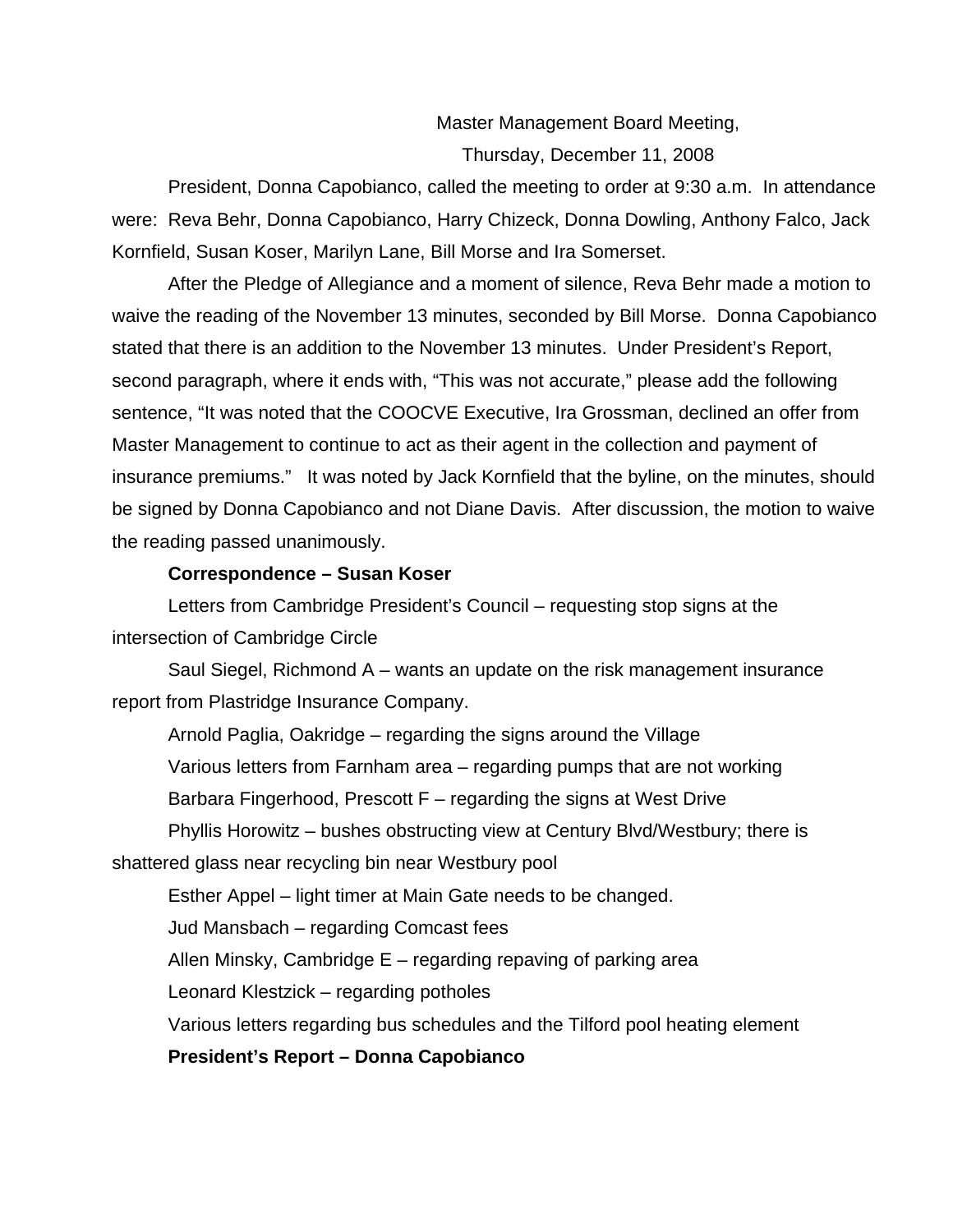Donna Capobianco introduced the new Business Manager from Seacrest, Bob Dolson. Bob is employed by Seacrest and will be working strictly for Master Management.

Donna asked that the Board stay on to have a brief Executive Meeting after today's meeting. The Good and Welfare portion of today's meeting will be moved to the Annual Meeting on December 18, and today's meeting will recess until the Board Member election is accomplished at the December 16 COOCVE Meeting, allowing the inclusion of the Master Management election results. Upon election completion, this December 11 meeting will adjourn.

The Master Management Annual Meeting on December 18 will start at 9:00 a.m. instead of 9:30 a.m. to allow for the election of our officers. Holding elections at the Annual Meeting allows us to meet the 10-day window requirement to elect our officers from the date of the Board elections, and the change to 9:00 a.m. allows us to minimize impact on Good & Welfare open mike time to which the Annual Meeting is dedicated. The election of officers will be the first item on the December 18 agenda.

#### **Financial Report – Bill Morse**

The CVE Master Management Financial Report, prepared by Bill Morse, was emailed to all Board members and discussed in detail.

For the month of November 2008: Net income was \$28,570; Total expenses were \$669,998; Total income was \$698,568.

Year-to-Date: Net income is \$212,239; Total expenses are \$7,508,940; Total income is \$7,721,179; Total assets are \$2,236,157; Total liabilities are \$1,166,776; Total equity is \$1,069,380; Net status of assessments, receivable from monthly coupons, is now \$111,542 in arrears coming from unit owners; Net status of prepaid assessments, from coupons, is \$196,636 in prepayments from unit owners; Net status of Village insurance January 1 assessments outstanding is \$59,002, representing 81 unit owners.

#### **Comcast Committee – Marilyn Lane**

Marilyn Lane discussed a meeting of the Comcast Committee that was held on November 21, 2008. The Committee met to set goals and priorities for Comcast services in CVE, based on issues raised by unit owners. The Committee also took into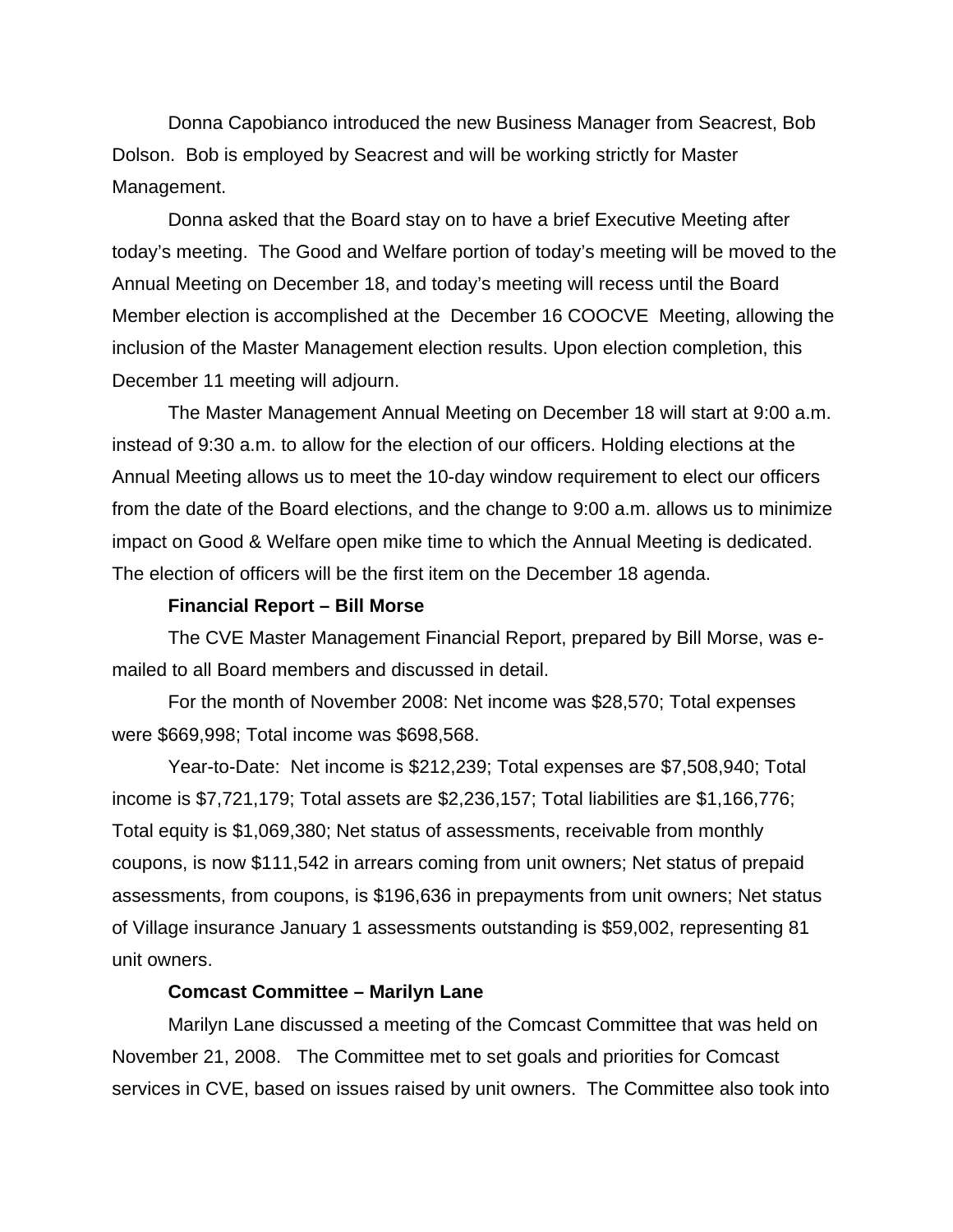consideration the current contract under which Master Management and Comcast function.

The current contract has a term of ten years, beginning on January 1, 2005 and ending on December 31, 2015, with rates specified to top out at \$17.00 in 2014. Under the current contract, there is a provision for an annual meeting on each anniversary for the purpose of discussing new or alternative programming and/or additional services to be provided. The Committee identified the following to be discussed at the Comcast meeting:

- 1. Exchanging, restoring or adding the Palm Beach County stations of NBC, CBS, ABC and PBS
- 2. Adding a French language channel
- 3. Transmission quality differs from building to building, especially for Channels 98 and 99
- 4. Empty channels should be explored

Marilyn stated that the Committee will be meeting with Comcast in early 2009 to discuss these items.

# **Planning Committee – Ira Somerset**

Ira Somerset reviewed the October 26, 2008 Planning Committee Meeting and Report that was sent to the Board. The Committee discussed the Activity Center and Le Club and tabled it for a future meeting. Traffic control/speed humps were also discussed, as well as Security issues. Priorities were discussed and established. Ira Somerset made a motion that the Board accept the Planning Committee Report and approve the priorities, seconded by Bill Morse. After discussion, the motion passed nine to one (no vote – Jack Kornfield).

# **Irrigation Status**

IDG is moving ahead as planned; half the Village is tested.

# **Transportation Status**

Transportation is moving ahead, as planned. Loaner vehicles will be onsite January 1. Refurbishing of vehicles is being done in stages, and Quality expects the refurbished vehicles to be ready by end of the first quarter. Seat configuration is changing to maximize space and seating capacity.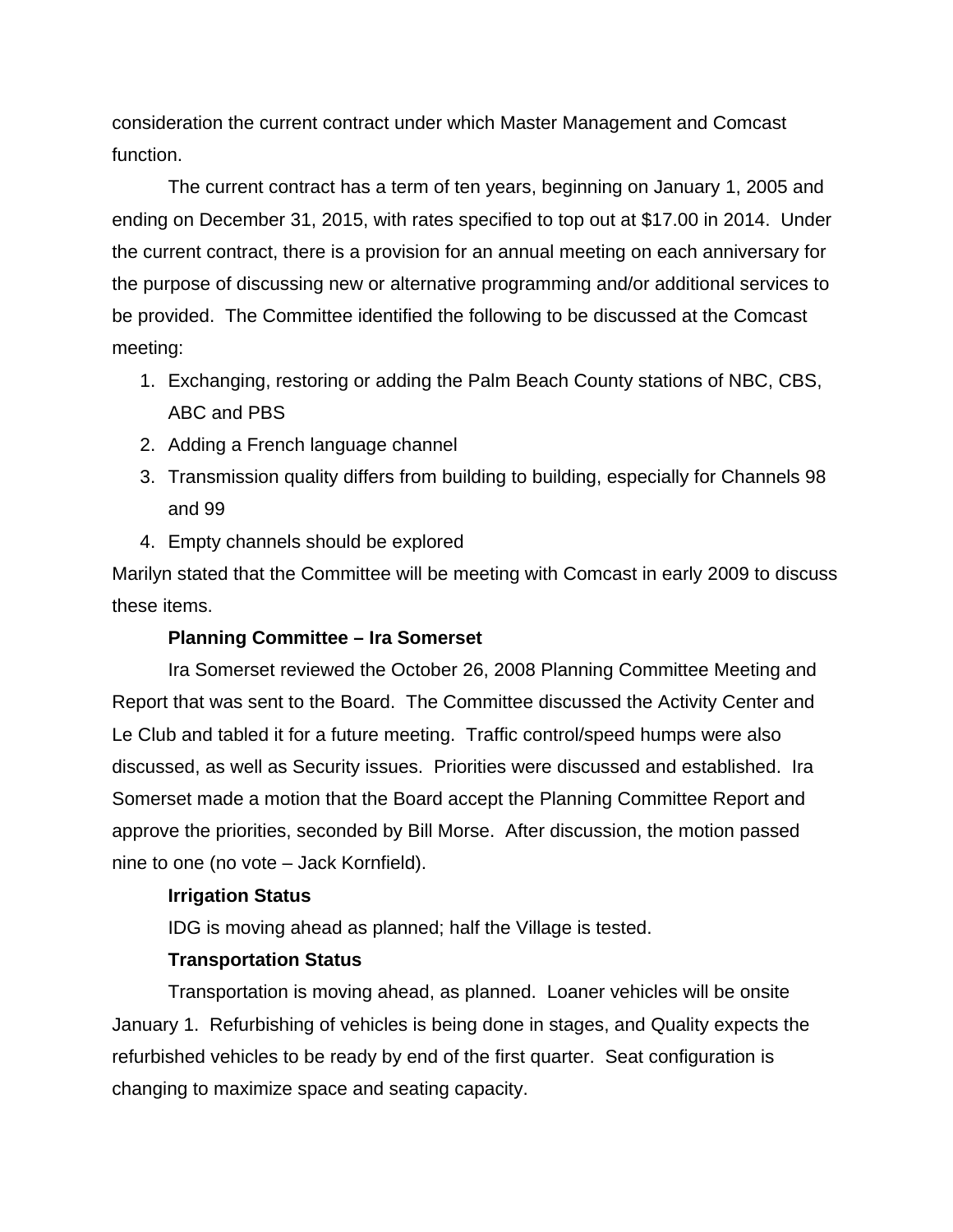#### **Old Business**

Bob Dolson provided the Board with three quotes for repairs to the walkway/asphalt in CVE. A motion was made by Ira Somerset to approve the hiring of Five Star Paving and Sealing to repair the walkway/asphalt at a cost of \$6,040, seconded by Reva Behr. After discussion, the motion passed unanimously.

Bob Dolson provided the Board with three quotes for road overlay between Oakridge P and Q. A motion was made by Anthony Falco to approve the road overlay between Oakridge P and Q by Paving Lady for \$17,496, seconded by Marilyn Lane. After discussion, the motion passed nine to one (no vote – Jack Kornfield).

Bob Dolson provided the Board with three quotes for air conditioning preventive maintenance services. A motion was made by Reva Behr to approve a preventive maintenance contract with Cool Team for \$3,500, seconded by Bill Morse. After discussion, the motion passed unanimously.

Bob Dolson provided the Board with three quotes for repair to three air conditioning units located at Activity Center and West Gate. A motion was made by Donna Dowling to approve repair to the air conditioning units for \$4,580, seconded by Reva Behr. After discussion, Donna Dowling amended the motion not to include the Unit 3 mini-split at the West Gate and for Bob to investigate a less expensive wall unit, but to approve repairs to Unit 1 and Unit 2 in the Activity Center at a cost of \$1,480. Motion passed unanimously. Reva Behr asked Bob to provide to the Board, as soon as possible, information for the Unit 3 less-expensive wall unit, as the plan is to renovate the West Gate; the more expensive mini-split may best be purchased then.

Bob Dolson provided the Board with three quotes for turn-key replacement of the 40 damaged trolley benches around CVE. Jack Kornfield made a motion to accept the bid for replacement and installation of the 40 damaged benches from American Recycled Plastic at a cost of \$17,987, seconded by Reva Behr. After a lengthy discussion, the motion passed unanimously. Bob was asked to report, at the next Board meeting, with proposals for leveling the ground and installing pads for those benches that are being replaced that require it.

 Bob Dolson submitted to the Board a proposal for the lake/canal maintenance contract. A motion was made by Ira Somerset to approve the lake maintenance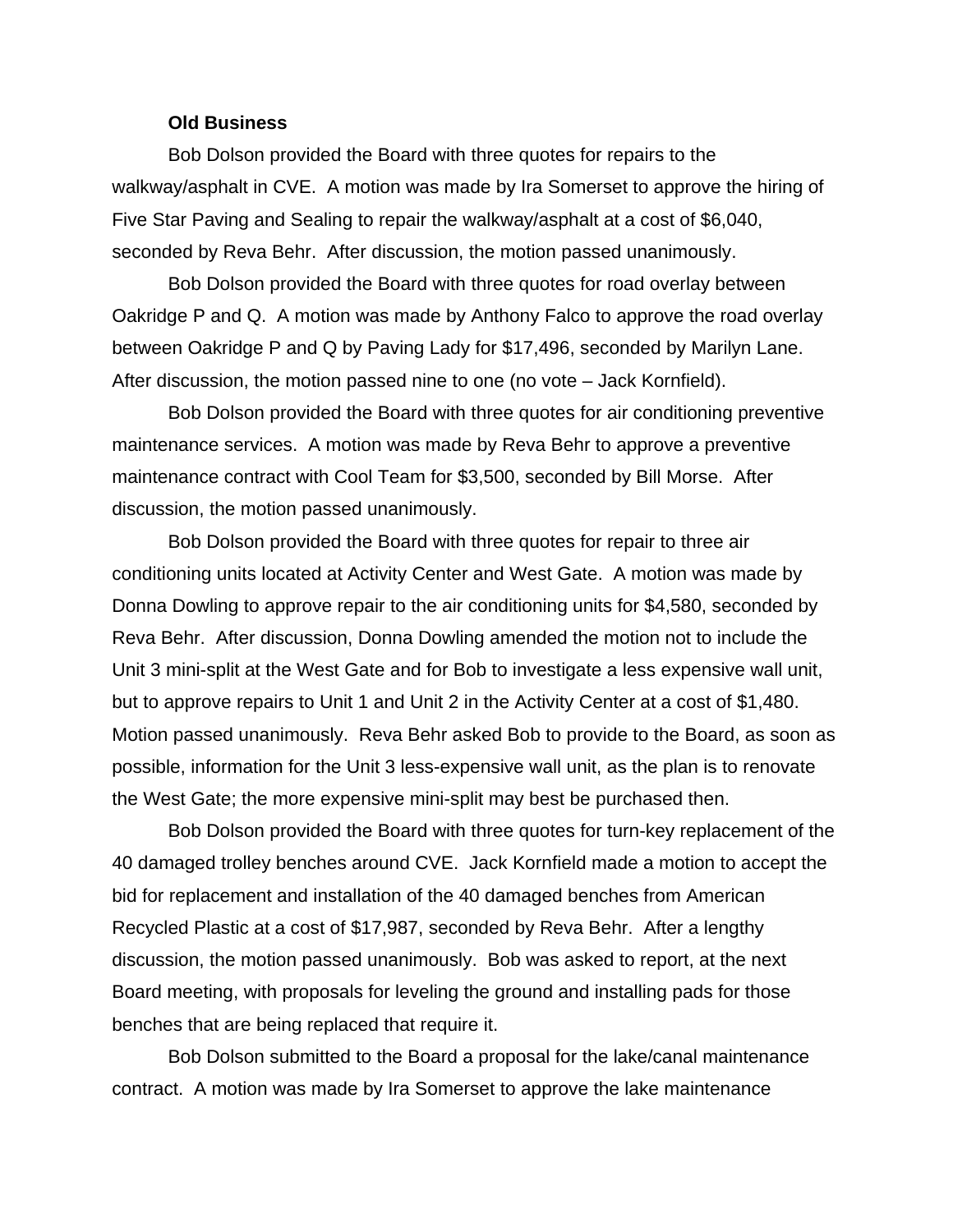contract with Aquatic Systems for an annual contract in the amount of \$24,036, seconded by Anthony Falco. After discussion, the motion passed nine to one (no vote – Jack Kornfield)

Irrigation Issue – meeting is scheduled with Seacrest and COOCVE on Monday at

9:15 a.m. to discuss. Jack Kornfield discussed the electricity that is being used to run the pumps for the irrigation system. He would like Master Management to pay the buildings for the electricity to run these pumps. Donna Capobianco stated that it will be taken under advisement.

#### **Administrative Expenses**

Donna Capobianco listed administrative and legal payments to be approved, per Donna Dowling. Two computers went down last week and do not have the capacity to handle the systems, software and peripherals required to run the accounting and admin system, etc. which is needed for Master Management and Elaine Gatsos charges associated with two foreclosures. Ira Somerset made a motion to approve administrative expenses for the purchase of two computers, software and peripherals needed for the Master Management Offices, totaling \$3,600 and to approve payment of \$1,845 for Elaine Gatsos legal fees, for a total amount of expenses to be paid of \$5,445, seconded by Harry Chizeck. The motion passed nine to one (Jack Kornfield abstained).

# **New Business**

#### **Thyssen Krupp's Elevator Contract**

Elevator coverage is part of the Seacrest Management contract and will be seamless on January 1, 2009 for their clients. Letters from Master Management went to all high-rise building associations letting them know Master Management will no longer have any contract, and never should have, and the direct option available with Thyssen Krupp for elevator contracts, if not signed up with Seacrest.

# **Contract Review Procedure**

Jack Kornfield made a motion that a hard copy of any contract, or bid, to be signed be provided to the Board at least three weeks before it is to be considered, seconded by Anthony Falco. After discussion, Reva Behr asked to amend the motion to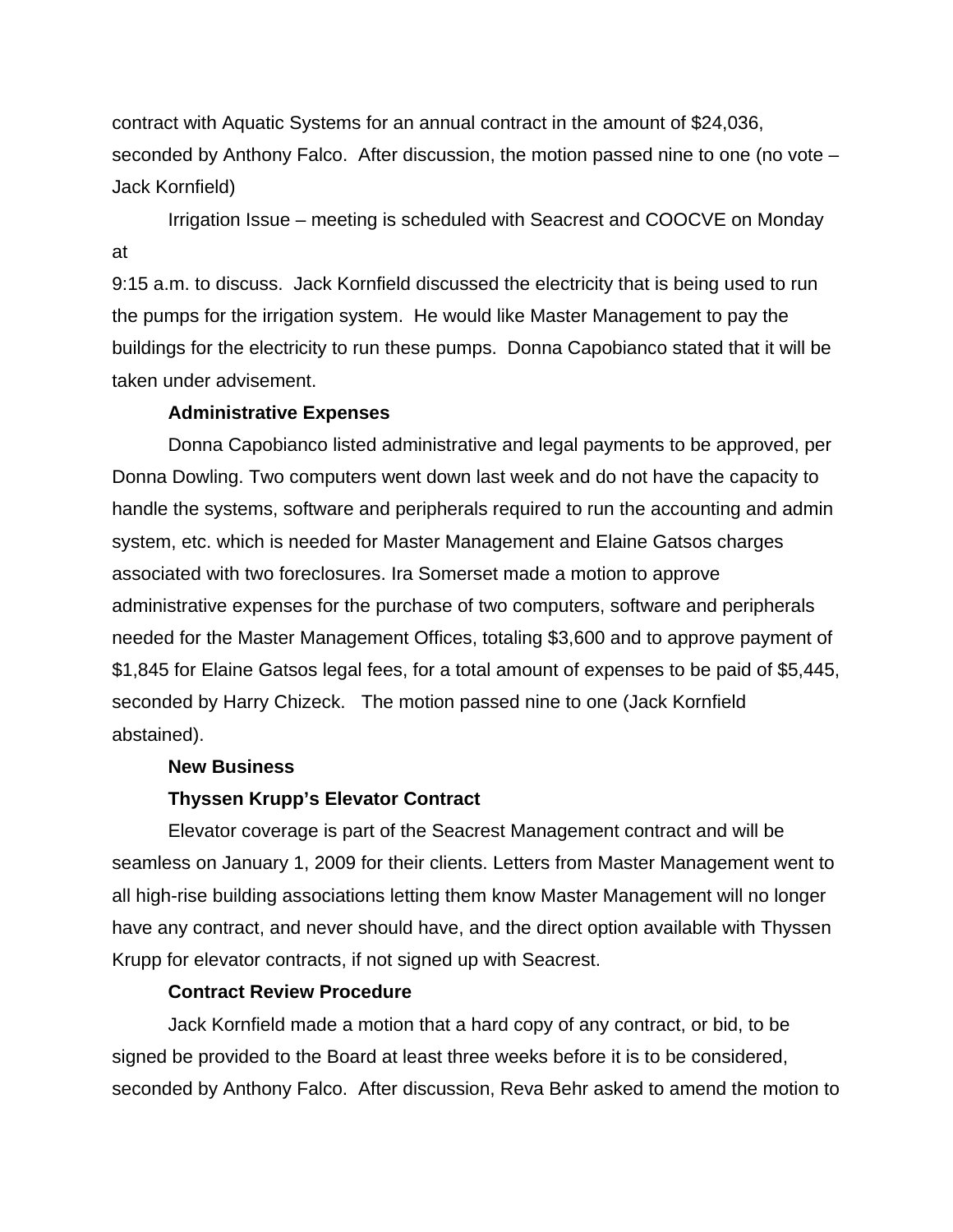10 days for bids and Donna Capobianco requested to add, "…to the best of the Board's ability." The motion was amended to read, that a hard copy of any contract or bid to be signed, be provided to the Board at least 10 days prior, to the best of the Board's ability, to a Board meeting where it will be considered. Motion passed unanimously.

### **Location of Master Management Meetings**

Jack Kornfield made a motion that all future regular meetings of Master Management be held in Room A or a suitable room at the clubhouse, no second to motion.

#### **Phone System Response**

Plan to make change by January 1. As the majority of calls to the Master Management/COOCVE/Reporter Offices are association-related issues; and the associations will have their own management companies, with the clear majority being Seacrest, who takes all calls and responds and reports to the respective association, all callers will hear a front-end message letting them know if they are calling with an association issue, to call their Management Company. All other calls will be routed to the person or office requested by keying in a numeric extension selection.

# **Broward Sheriff's Office**

Master Management has been asked by the Broward Sheriff's Office to sign a trespass affidavit. After discussion, Jack Kornfield made a motion to table this discussion and send a copy to all appropriate parties, including the Board, seconded by Donna Dowling. Motion passed unanimously.

Meeting was recessed, to adjourn after the Master Management Board election accomplished in the December 16 COOCVE Meeting. The following four were reelected: Harry Chizek, Jack Kornfield, Susan Koser and Mel Schmier. One new member, Joseph Ciocca, was added. All were elected to the Master Management Board for a three-year term, beginning immediately.

Reva Behr made a motion to adjourn the meeting after election results, seconded by Ira Somerset.

We apologize for any name-spelling errors. Audio transcription does not always help clarify how a name is to be spelled.

Respectfully submitted,